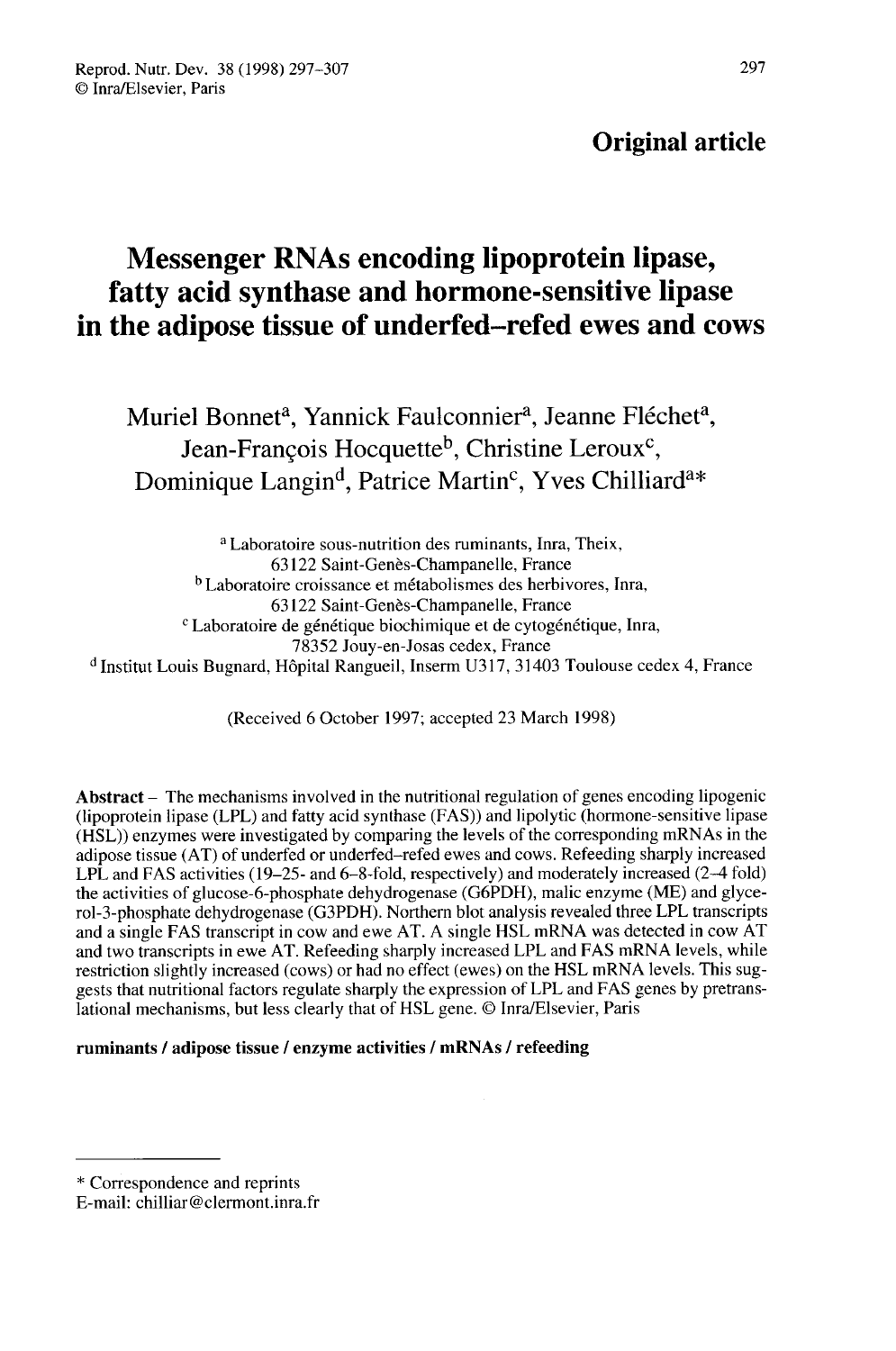Résumé - ARN messagers spécifiant la lipoprotéine-lipase, la synthétase des acides gras et la lipase hormono-sensible dans le tissu adipeux de brebis et de vaches sous-nutries puis réalimentées. Les mécanismes impliqués dans la régulation de l'expression des gènes codant pour des enzymes lipogéniques (LPL, FAS) et lipolytique (LHS), sont étudiés en comparant les taux des ARNm correspondants dans les TA de brebis et de vaches sous-nutries ou sous-nutries puis réalimentées. La réalimentation augmente fortement les activités LPL et FAS (19-25 fois et 6-8 fois, respectivement) et modérement les activités G6PDH, EM et G3PDH (2–4 fois). L'étude par Northern blot révèle trois transcrits LPL, et un transcrit FAS dans les TA bovin et ovin. Un trancrit LHS est détecté dans le TA bovin et deux dans le TA ovin. Alors que les taux de transcrits LPL et FAS sont fortement augmentés par la réalimentation, la restriction n'augmente que légère ment (vache) ou ne modifie pas (brebis) le taux de transcrit LHS, suggérant que les facteurs nutritionnels régulent fortement par des mécanismes prétraductionnels l'expression des gènes LPL et FAS, mais peu celle du gène LHS. © Inra/Elsevier, Paris

ruminants / tissu adipeux / activités enzymatiques / ARNm / réalimentation

#### 1. INTRODUCTION

Several reports have shown that underfeeding inhibits the activity of lipogenic enzymes in ruminant adipose tissue (AT) while refeeding restimulates it [3, 8, 18, 41]. In contrast, underfeeding and refeeding have a stimulatory and an inhibitory effect, respectively, on lipolytic enzymes [43]. In monogastric species, the responses of AT lipogenic and lipolytic enzymes to underfeeding and/or refeeding are due either to changes in mRNA levels [7, 10, 22, 28, 43] or to changes in post-translational events [9, 30] depending on the duration and intensity of the nutritional treatments. The molecular mechanisms involved in the nutritional regulation of AT gene expression have not been studied in ruminant species. Therefore, we examined the effect of underfeeding and refeeding on the mRNA levels of lipoprotein lipase (LPL, which regulates fatty acid uptake), fatty acid synthase (FAS, which partly regulates fatty acid synthesis) and hormone-sensitive lipase (HSL, which catalyses the rate-limiting step in AT lipolysis), simultaneously to changes in the activity of several lipogenic enzymes, i.e. LPL, FAS, glucose-6-phosphate dehydrogenase (G6PDH), malic enzyme (ME) and glycerol-3-phosphate dehydrogenase (G3PDH).

#### 2. MATERIALS AND METHODS

#### 2.1. Animals, diets, adipose tissue cellularity and enzyme activities

Adult non-lactating non-pregnant Holstein cows ( $n = 4$ , 4- to 9-year-old) and Lacaune ewes ( $n = 4$ , 2- to 6-year-old) were used. They received a restricted diet (that provided approximately 20 % of the estimated maintenance energy requirement (MER), Inra [19]) of straw  $(1 \text{ kg/day})$  and hay  $(1.5 \text{ kg/day})$  for cows, and straw only (400-500 g/day) for ewes, for 10 or 8 days, respectively. Half the animals were then slaughtered, while the remaining were refed (approximately 220 % of MER, with ad libitum access to hay and water plus defined levels of concentrate) for 21 (cows) and 10 (ewes) days, as described by Chilliard and Faulconnier [2]. Cows were killed with a captivebolt humane procedure, and ewes were exsanguinated. Average weights at slaughter were 57 and 59 kg for underfed and refed ewes, and 547 and 665 kg for underfed and refed cows, respectively.

After death, samples of perirenal AT were either placed immediately at 37 °C for adipocyte volume determination [34] or frozen in liquid nitrogen and stored at -80 °C until assays<br>of lipogenic enzyme activities were performed or the RNA extracted and quantified. LPL activity was measured using an artificial emulsion containing 3H-triolein after a detergent (Deoxycholate-Nonidet  $P_{40}$ ) extraction procedure [11]. The FAS, G3PDH, G6PDH and ME activities were assayed spectrophotometrically as described previously [4].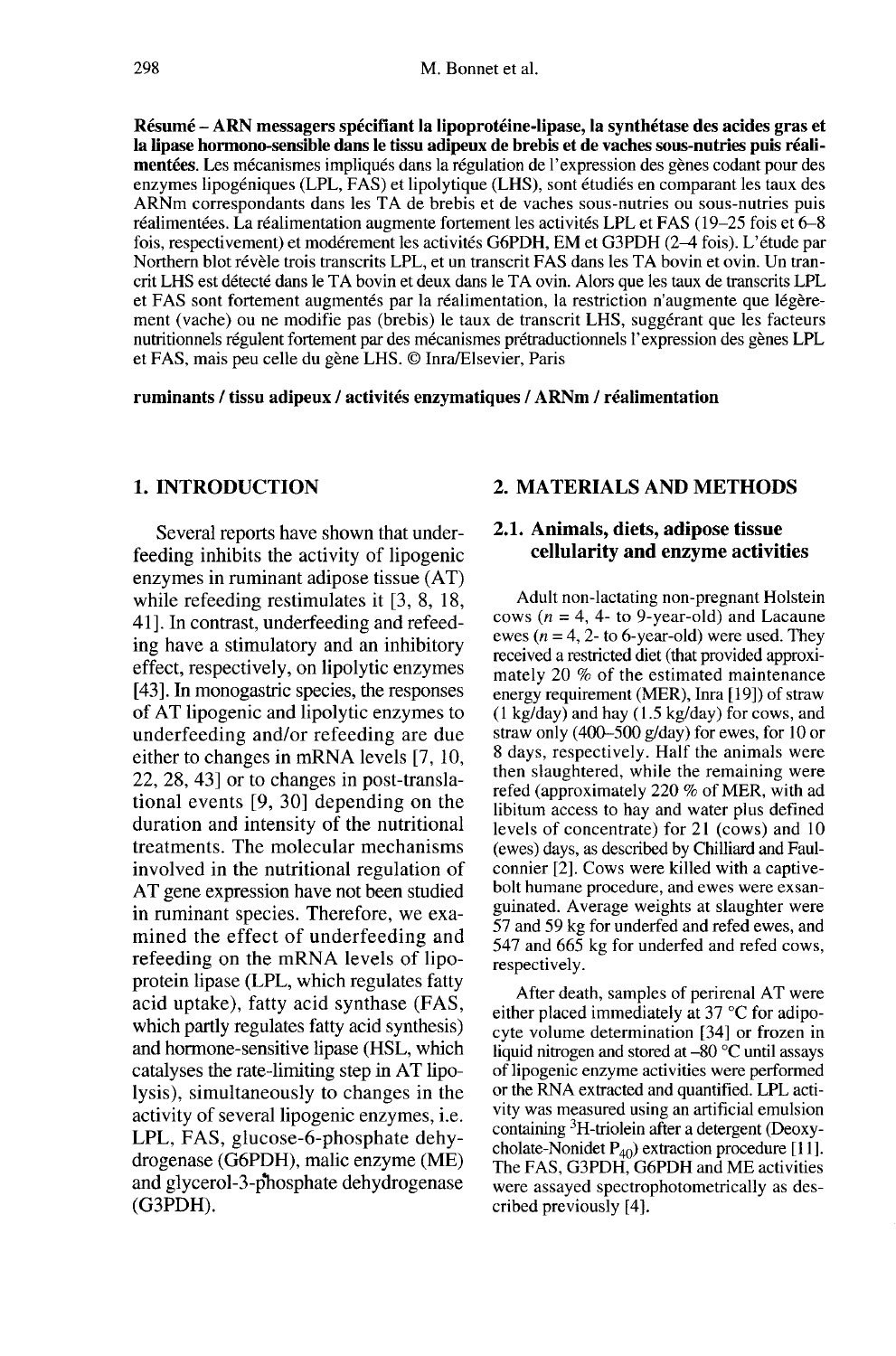### 2.2. RNA extraction and northern blot analysis

Total RNA was extracted using the acid guanidium thiocyanate/phenol/chloroform procedure, as described by Chomczynski and Sacchi [6], with some modifications. First, in order to improve the RNA yield, lipids were removed by centrifugation for 30 min at  $3000 g$ , immediately after tissue homogenization. Second, the extraction and precipitation steps were repeated twice to improve the purity of RNA. The final RNA pellets were solubilized in water. RNA concentration was determined by spectrophotometry (260 nm) and the integrity was systematically checked by electrophoresis on a 1 % agarose gel stained with ethidium bromide and visualized under ultraviolet fluorescence.

For northern blot analysis, 40 ug of total RNA was denatured for 15 min at 70 °C in running buffer (20 mM 3-(N-morpholino) propanesulfonic acid (MOPS), 10 mM sodium acetate, 1mM EDTA) (pH  $7.0$ ), containing 6.7 % formaldehyde and 50 % (vol/vol) formamide, and then resolved by electrophoresis on a 6.5 % formaldehyde-1  $\%$  agarose gel. Thereafter, total RNA was transferred to a nylon membrane (GeneScreen, NEN Life Science Products, USA) by electric blotting for 3 h in 20 mM Tris, 10 mM sodium acetate and 0.5 mM EDTA, pH 8.0 [16]. The membrane was subsequently prehybridized (2 h) and hybridized  $(16-24 \text{ h})$  at  $42^{\circ}$ C in 20 % deionized formamide, 5 X Denhardt's solution (0.1 % polyvimide, 5  $X$  Dennardt s solution (0.1 % polyvi-<br>nylpyrrolidone, 0.1 % ficoll, 0.1 % BSA), 3 X sequently prehybridized (2 h) and hybridized<br>(16–24 h) at 42 °C in 20 % deionized forma-<br>mide, 5 X Denhardt's solution (0.1 % polyvi-<br>nylpyrrolidone, 0.1 % ficoll, 0.1 % BSA), 3 X<br>SSPE (0.45 M NaCl, 30 mM NaH<sub>2</sub>PO<sub>4</sub>, 3 mM EDTA) (pH 7.4), 1 % SDS, 9 % Dextran sulfate, and  $275 \mu g/mL$  denatured salmon sperm DNA. The cDNA probes were labelled by random priming (Nonaprimer labelling kit, Appli-<br>gène, Illkirch, France) with Lo-<sup>32</sup>PldCTP (3 nylpyrrolidone, 0.1 % ficoll, 0.1 % BSA), 3 X<br>SSPE (0.45 M NaCl, 30 mM NaH<sub>2</sub>PO<sub>4</sub>, 3 mM<br>EDTA) (pH 7.4), 1 % SDS, 9 % Dextran sul-<br>fate, and 275 µg/mL denatured salmon sperm<br>DNA. The cDNA probes were labelled by ran-<br>dom 000 Ci/mmol; NEN Life Science Products,<br>USA) and added  $(1 \times 10^6 \text{cpm/mL})$  to the pregène, Illkirch, France) with  $\left[\alpha^{-3} \right]$ PldCTP (3 hybridization mixture. The membrane was washed twice at 20 °C for 15 min in 2 X SSPE, 2 % SDS, twice at 55 °C for 15 min in 2 X SSPE, 0.1 % SDS, and twice at 65 °C for 10 min in 0.1 X SSPE, 0.1 % SDS.

Autoradiograms (Hyperfilm-MP, Amersham, France) were obtained after exposure for between 12 h and 5 days at  $-80$  °C using intensifying screens. The autoradiograms were scanned with the Apple Scan program (Macintosh). Quantification was performed by analysing the images with the NIH Image 1.54 program (Macintosh).

#### 2.3. cDNA probes

An approximately 1 000-bp fragment of LPL DNA was prepared by a reverse transcription-polymerase chain reaction assay starting from the goat mammary gland RNA, using nucleotides 1 803-1 823 to 2 782-2 803 of the human sequence described by Wion et al. [45]. Reverse transcription was carried out using the Moloney murine leukemia virus (MMLV) reverse transcriptase (Gibco BRL, Life Technologies) following the manufacturer recommendations. PCR was performed essentially as described by Saiki et al. [35] using the oligonucleotides 5'- GTATAGTGGCCAAA-TAGCACA - 3'as the sense primer and 5'- GTTCACTCACTCTTGACTAGTT - 3' as the antisense primer. After an initial denaturing step (94 $\degree$ C for 10 min), the reaction was subjected to the following three-step cycle, which was repeated 35 times: denaturation for I min at 94 °C, annealing for 2 min at 50 °C, and extension for 2 min at 72 °C. The identity of the goat LPL probe was confirmed by sequencing approximately 250 pb of each extremity of the PCR product. This goat sequence showed 84, 77 or 66 % identity with the previously determined cow, pig and human sequences, respectively. The bovine LPL cDNA probe cloned by Senda et al. [39] was used concurrently to confirm results obtained with the goat LPL probe. The FAS probe was a 280-bp frag-<br>ment of the FAS cDNA from a goat mammary gland inserted into the  $Small$  site of pUC18 [27]. The HSL probe was the entire human cDNA (approximately 2 800 bp) inserted into the EcoRl site of pBluescript SK [24]. The ¡3-actin probe corresponded to 236 bp of the human cDNA inserted into the *EcoRI* site of the pBluescript SK and was used as an internal control of sample loading and recovery.

#### 2.4. Statistical analysis

Data were normalized by log transformation and analysed with the GLM procedures of SAS [36] The model included the effect of species (ovine versus bovine) and feeding level (underfed versus refed). Results from the model including the interaction between species and feeding level are presented only for HSL and (3-actin mRNA amounts because, due to the small sample size, the interaction was never significant for the other parameters measured.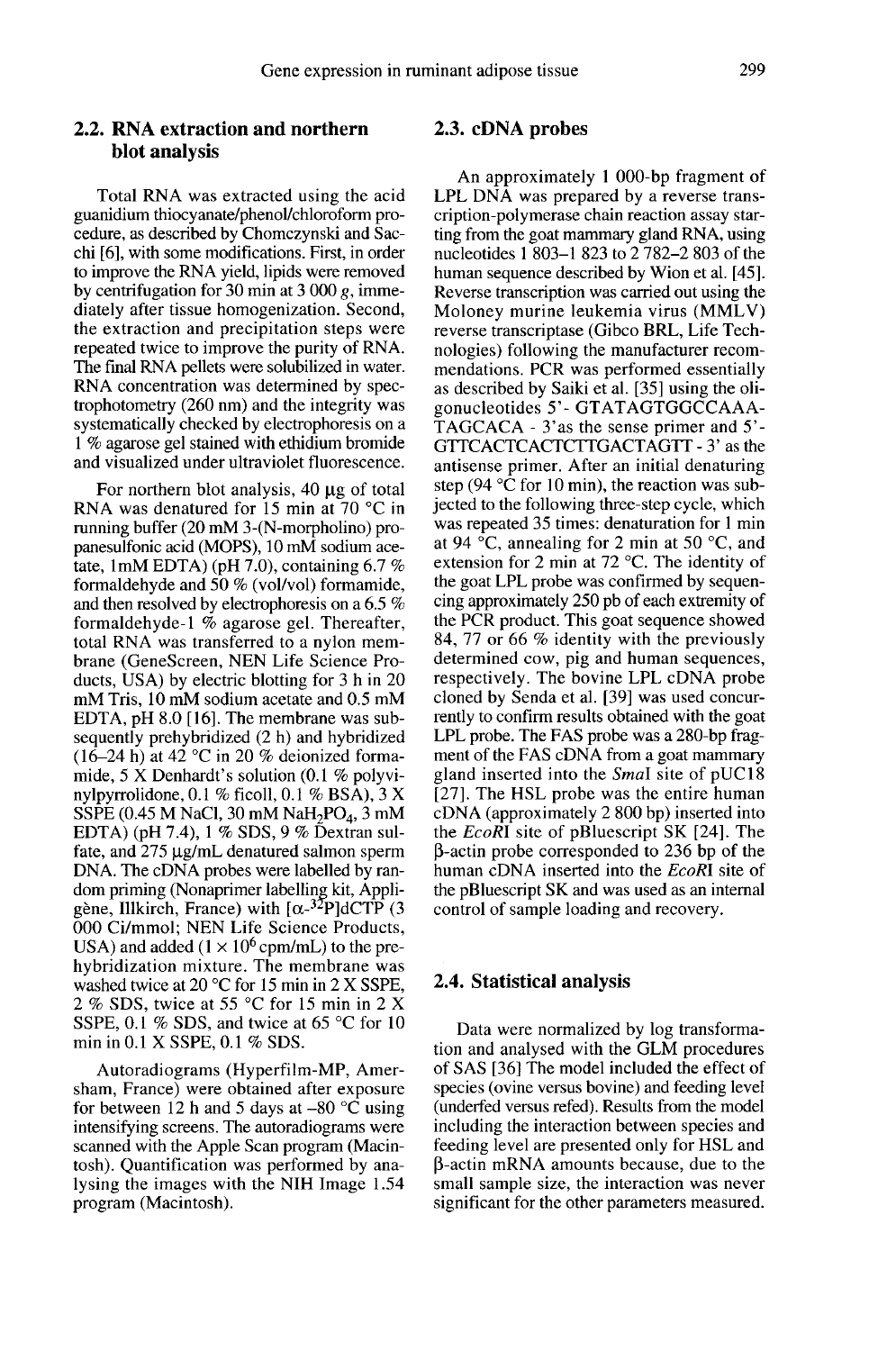### 3. RESULTS

# 3.1. Effect of refeeding on lipogenic enzyme activities

Refeeding sharply increased LPL and FAS activities expressed per 10<sup>6</sup> adipocytes ( $P < 0.001$  and  $P < 0.03$ , respectively) by a factor of 25 (ewes) and 19 (cows) for LPL and 6 (ewes) and 8 (cows) for FAS (table  $I$ ). In contrast, the activities of enzymes generating NADPH (G6PDH and ME), or enzyme generating glycerol-3-P (G3PDH) were only two-fold (ewes) or four-fold (cows) higher  $(P < 0.08$ ,  $P < 0.06$ ,  $P < 0.01$ , respectively) in refed than in underfed animals. Similar trends were observed when these activities were expressed per gram of AT (table I).

Moreover, G3PDH  $(\times 2.3, P < 0.05)$  and more markedly G6PDH  $(\times 7.8, P < 0.01)$ activities were significanly higher or tended to be higher (ME,  $\times$  2.5,  $P < 0.13$ ) in cow than in ewe AT, whereas no significant difference in LPL and FAS activities was observed between the two species.

#### 3.2. Effect of refeeding on total RNA and on LPL, FAS and HSL mRNA levels

The yield of extracted RNA per  $10<sup>6</sup>$ adipocytes was higher  $(P < 0.004)$  in the AT of refed (59  $\mu$ g) than underfed (22  $\mu$ g) animals (table  $II$ ). However, the level of total RNA was similar in both species.

Northern blot analysis  $(figure 1)$  shows that specific mRNA was found at 1.7, 3.4 and 3.8 kb approximately, for the goat LPL probe. The 3.4-kb LPL transcript was the more abundant both in cow and ewe AT. Similar trends were obtained when the northern blot was hybridized with the bovine LPL probe (data not shown). A single FAS mRNA of 8.7 kb was observed in the AT of both species. The human HSL cDNA probe revealed only one 3-kb transcript in cow AT whereas two transcripts were observed at 3 and 4.3 kb in ewe AT (*figure 1*). The human  $\beta$ -actin cDNA probe revealed a single 2.2- kb transcript.

LPL and FAS mRNAs were barely detectable and could not be quantified in the AT of restricted ewes and cows, whereas the transcripts were well expressed in the AT of refed animals. In contrast, the AT level of HSL mRNA was not significantly different between underfed and refed animals (table  $II$ ). However, significant ( $P < 0.03$ ) species and species  $\times$ feeding level effects suggest a significant increase in HSL mRNA amount in AT of restricted cows. The signal obtained for (3-actin mRNA was nearly two-times higher  $(P < 0.01)$  in refed than in underfed animals (table  $II$ ), and this is more evident in cows AT owing to significant ( $P <$  $0.01$ ) species and species  $\times$  feeding level effects. The  $HSL/B$ -actin mRNA ratio was significantly increased in AT of restricted cows owing to significant feeding level  $(P < 0.05)$  and species  $\times$  feeding level  $(P < 0.01)$  effects.

#### 4. DISCUSSION

In addition to the simultaneous assays of LPL, FAS, G6PDH, EM and G3PDH activities, which give information on a part of three lipogenic pathways (fatty acid uptake: LPL, fatty acid synthesis: FAS, G6PDH, EM, and synthesis of glycerol-3-phosphate: G3PDH), this study brings novel information about gene expression in AT of underfed-refed cows and ewes. This concerns the sizes of the different transcripts of LPL, FAS and HSL, concurrently with the response of the mRNA amounts to changes in nutritional status. However, these results must be confirmed in a larger number of animals being before to be extended to the general population.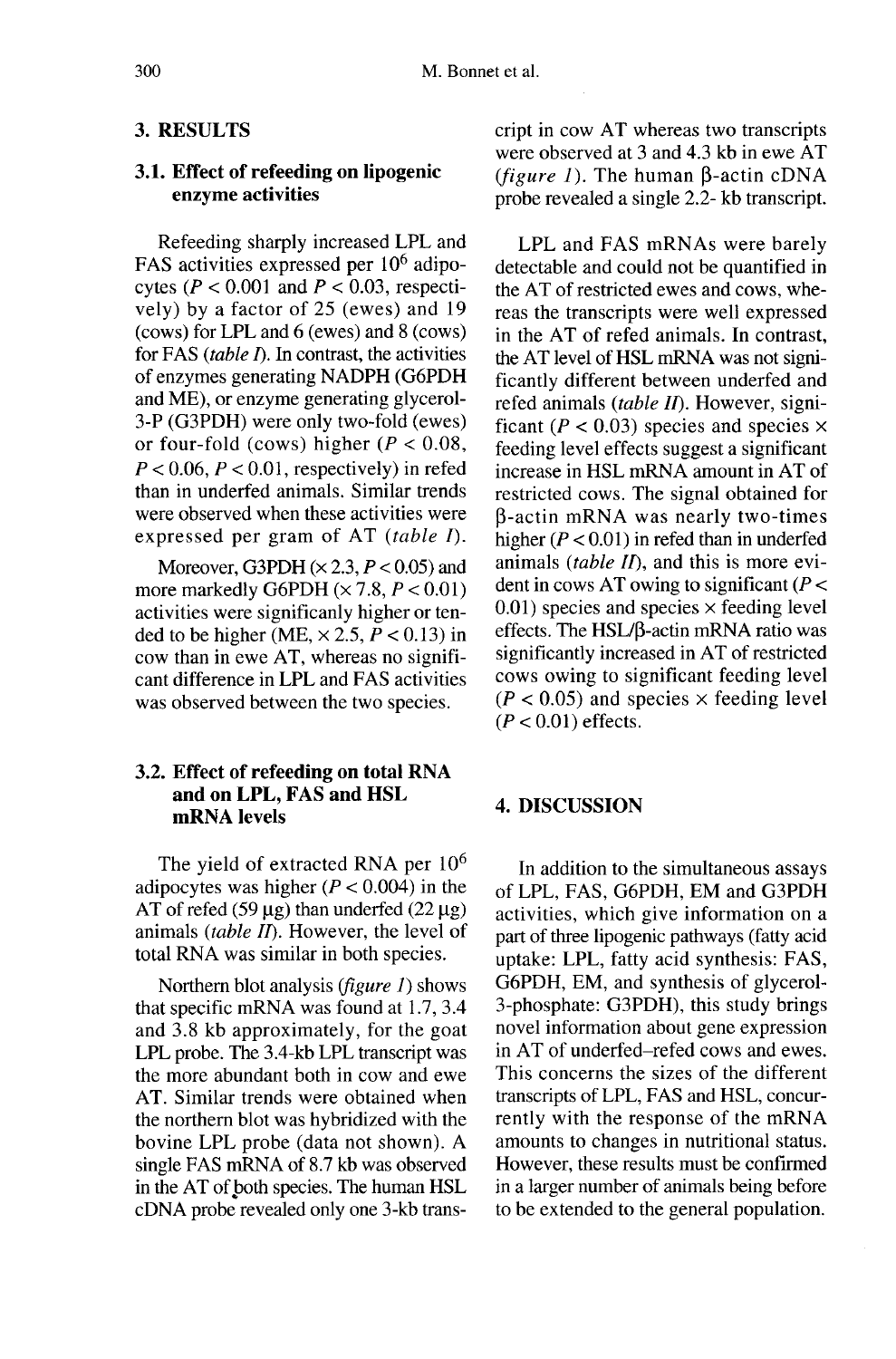| Parameters                                           | Ewes                   |            | Cows           |       | <b>NBS</b>    | Effects ( $P <$   |       |
|------------------------------------------------------|------------------------|------------|----------------|-------|---------------|-------------------|-------|
|                                                      | Underfed               | Refed      | Underfed       | Refed |               | ಕೆ                | ይ     |
| Enzyme activity<br>LPL                               |                        |            |                |       |               |                   |       |
| U/ g tissue <sup>a</sup><br>U/ 10 <sup>6</sup> cells | $\frac{26}{5}$         | 427        | 25             | 268   | $\frac{4}{6}$ | 0.34              | 0.001 |
|                                                      | $\Xi$                  | 249        | $\supseteq$    | 185   | 22            | 0.45              | 0.001 |
| FAS                                                  |                        |            |                |       |               |                   |       |
| U/ g tissue<br>U/ $10^6$ cells                       | 2                      |            | $\frac{4}{6}$  | 234   | 159           | 0.49              | 0.05  |
|                                                      | 45                     | 575<br>276 | $\overline{1}$ | 157   | 8             | 0.59              | 0.03  |
| <b>G6PDH</b>                                         |                        |            |                |       |               |                   |       |
| U/ g tissue<br>U/ $10^6$ cells                       | 164                    | 258        | 3309           | 8023  | 704           | $\overline{0.01}$ | 0.21  |
|                                                      | 256                    | 617        | 1342           | 5451  | 612           | $\overline{0}$    | 0.08  |
| МE                                                   |                        |            |                |       |               |                   |       |
| U/ g tissue<br>U/ $10^6$ cells                       | $\bar{\mathbb{E}}$     | 198        | 202            | 530   | $\mathcal{S}$ | 0.05              | 0.06  |
|                                                      | $\frac{8}{3}$          | 112        | $\mathbf{g}$   | 363   | $\mathcal{S}$ | 0.13              | 0.06  |
| <b>G3PDH</b>                                         |                        |            |                |       |               |                   |       |
| U/ g tissue<br>U/ $10^6$ cells                       | 6258                   | 10354      | 10021          | 23209 | 2309          | 0.04              | 0.06  |
|                                                      | 835<br>$\mathbf{\sim}$ | 5668       | 3954           | 15860 | 1750          | 0.05              | 0.01  |

Gene expression in ruminant adipose tissue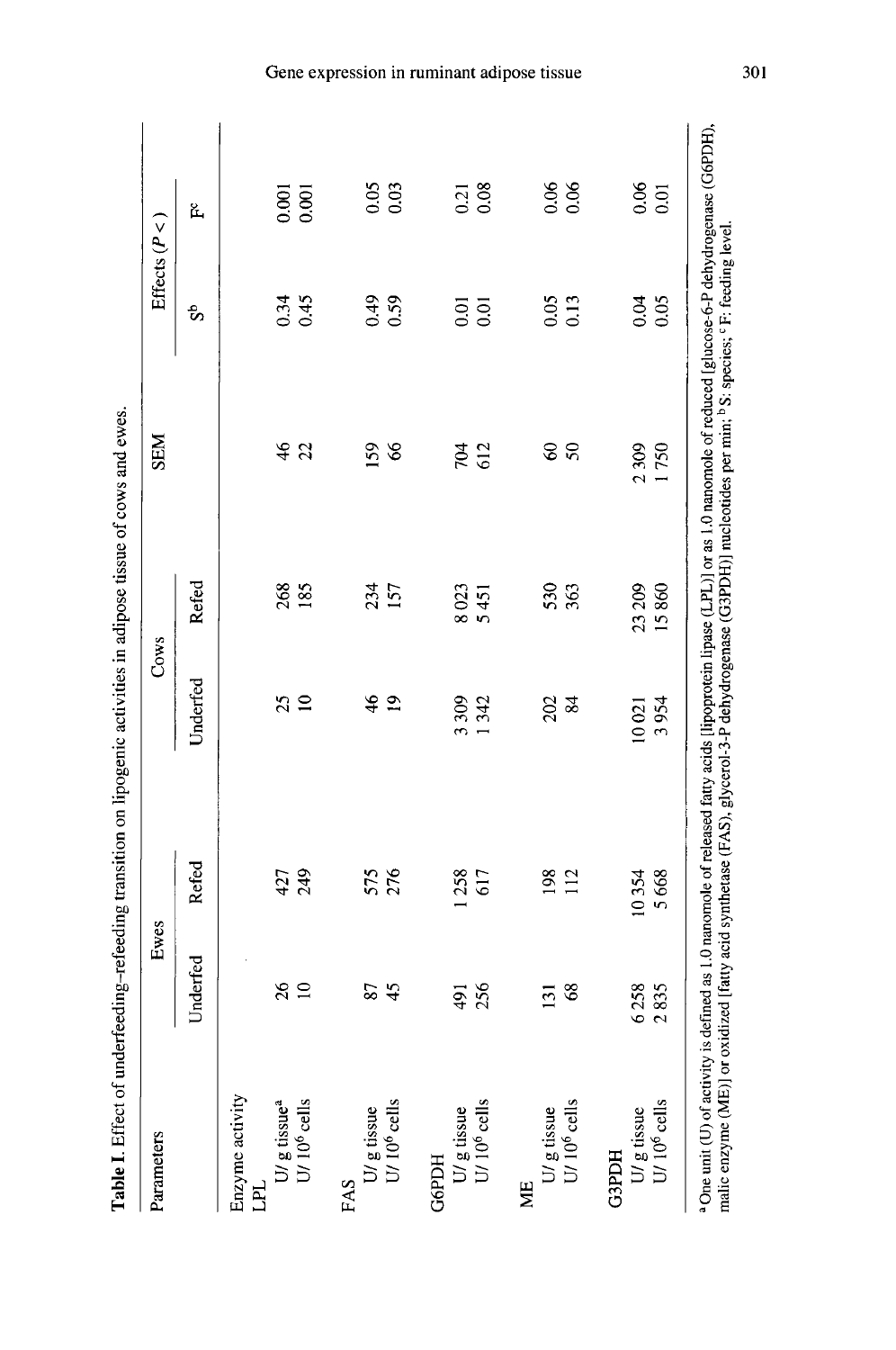| Parameters                                                                                                                                                    |                | Ewes  | Cows     |       | <b>SEM</b>    |                   | Effects $(P <)$   |                |  |
|---------------------------------------------------------------------------------------------------------------------------------------------------------------|----------------|-------|----------|-------|---------------|-------------------|-------------------|----------------|--|
|                                                                                                                                                               | Underfed Refed |       | Underfed | Refed |               | ಹಿ                | ۴,                | $S \times F^c$ |  |
| µg RNA/g tissue                                                                                                                                               | 52.9           | 89.4  | 55.3     | 100.4 | 13.5          | 0.63              | 0.08              | $\frac{8}{2}$  |  |
| µg RNA/10 <sup>6</sup> adipocytes                                                                                                                             | 21.5           | 49.3  | 21.9     | 68.9  | $\frac{4}{6}$ | 0.37              | 0.004             | SN             |  |
| <b>B-actin mRNA (DAU)</b>                                                                                                                                     | 3060           | 3535  | 1201     | 3167  | 291           | $\overline{0.01}$ | $\overline{0.01}$ | 0.02           |  |
| HSL mRNA (DAU)                                                                                                                                                | 7113           | 10354 | 7065     | 5810  | <b>P6/</b>    | 0.03              | 0.33              | 0.03           |  |
| HSL/ $\beta$ -actin mRNAs                                                                                                                                     | 233            | 2.99  | 6.14     | 1.85  | 0.93          | 0.23              | 0.05              | 0.01           |  |
| <sup>a</sup> S: species; <sup>b</sup> F: feeding level; ° S × F: species × feeding level interaction; NS: not significant; DAU: densitometric arbitrary unit. |                |       |          |       |               |                   |                   |                |  |

M. Bonnet et al.

#### 4.1. Lipogenic enzyme activities

In this work, LPL and G3PDH activities of AT were measured simultaneously with FAS, G6PDH and ME for the first time in underfed-refed ruminants. Results are consistent with the increase in the activity of lipogenic enzymes previously measured when refeeding restricted ruminants. The activities of LPL and FAS (two keyenzymes) were more responsive than the less limiting or less regulated G6PDH, ME and G3PDH activities [44]. The increase in the LPL activity is consistent with previous results from Chilliard et al. [3] and DiMarco et al. [8], who observed that refeeding 2-day-fasted goats for 7 days or 9-day-underfed steers for 21-35 days increased the LPL activity by a factor of 12 (goats) and 3-7 (steers). The increase in FAS activity with refeeding is higher than the slight increase  $(+ 4\%)$  observed in the subcutaneous AT after refeeding 8-dayfasted lambs [18], but this is logical because their refeeding was only at 80 % MER, whereas our refeeding was approximately at 220 % MER. The same pattern of response for FAS activity  $(+ 84\%)$  was observed by Smith et al. [41] in subcutaneous AT of 4-day-fasted steers refed for 8 days. The activities of NADPH-generating enzymes (G6PDH and ME) and the glycerol-3-P-providing enzyme (G3PDH) were 2- to 4-fold higher in the AT of refed as compared to underfed ewes and cows. Smaller but significant variations were observed for G6PDH [18, 32] and ME [18] activities in the AT of underfed-refed lambs and steers. There is no information in the literature about the variation in the G3PDH activity in ruminant AT as a function of refeeding. Nevertheless, previous results indicated that the G3PDH activity was positively correlated with the energy balance of cows [4] and ewes [38], as were other lipogenic enzyme activities (LPL, FAS, G6PDH, ME).

Furthermore, G3PDH and especially G6PDH activities were higher in cows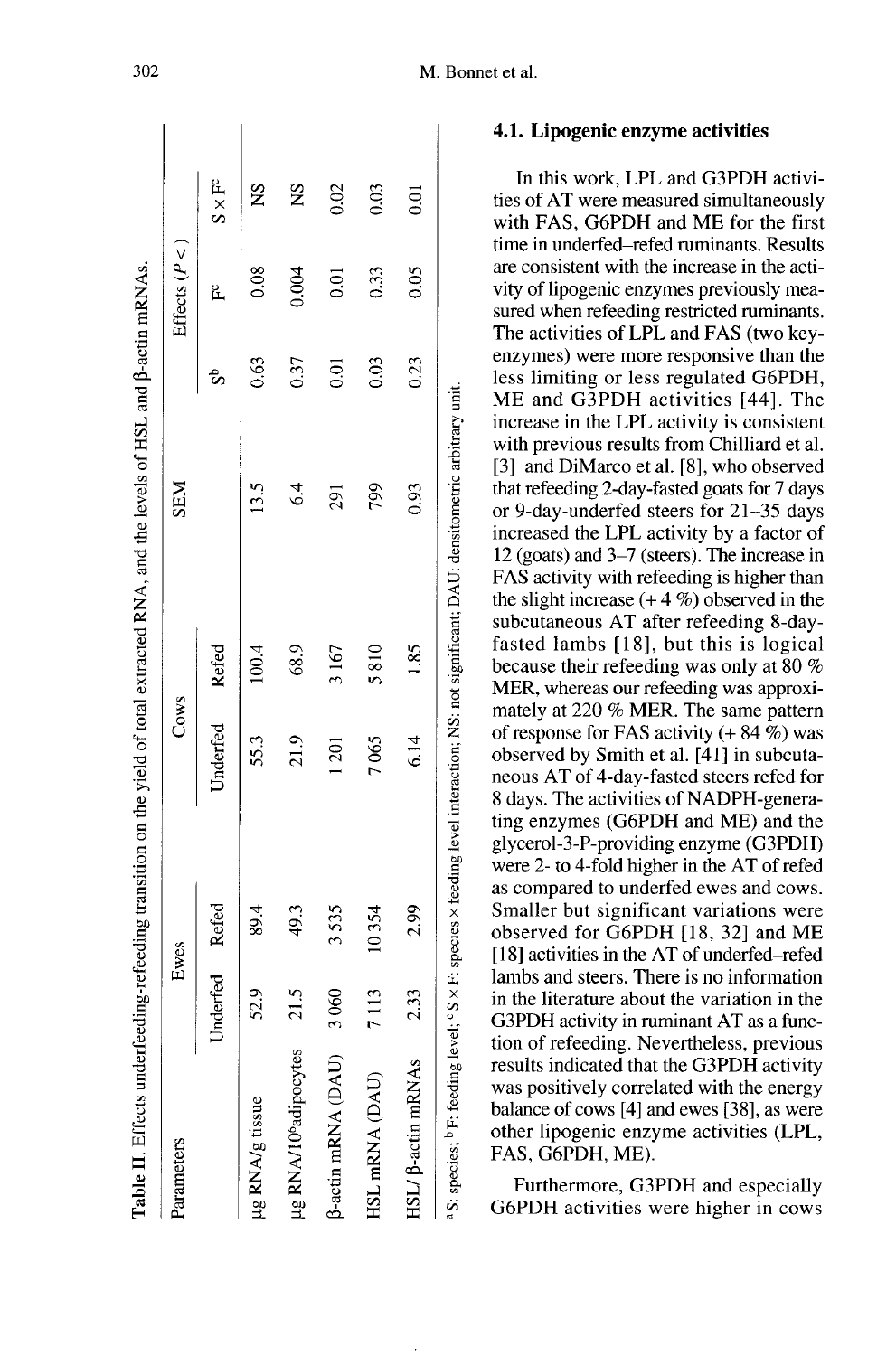



Figure 1. Northern blot analysis of fatty acid synthase (FAS), hormone-sensitive lipase (HSL), lipoprotein lipase (LPL) and  $\beta$ -actin mRNAs in ewe and cow adipose tissue. Forty micrograms of total RNA from restricted (lanes  $3, 4, 7, 8$ ) or refed (lanes  $1, 2, 5, 6$ ) cows (lanes  $1-4$ ) and ewes (lanes  $5-8$ ) was hybridized with the LPL, FAS, HSL and  $\beta$ -actin probes as described in the text. RNA molecular weight markers  $(8 \mu g, \text{Life Technologies})$  were used as size markers.

than in ewes, whereas LPL and FAS activities did not significantly differ between the two species. These species differences are in agreement with results from Chilliard et al. [4], Sebastian et al. [38] and Faulconnier et al. [12], but their physiological meaning remains to be elucidated.<br>However, Smith and Prior [40] reported a FAS activity significantly greater in ovine than in bovine subcutaneous AT, whilst the G6PDH activity did not differ. These differences with our results could arise from differences in animal breeds, AT anatomical sites, feeding conditions or analytical methods, between studies in the two Laboratories.

# 4.2. RNAs of adipose tissue

The increases in the lipogenic activities with refeeding may be related to variations in the synthesis rate of these enzymes. In an attempt to investigate one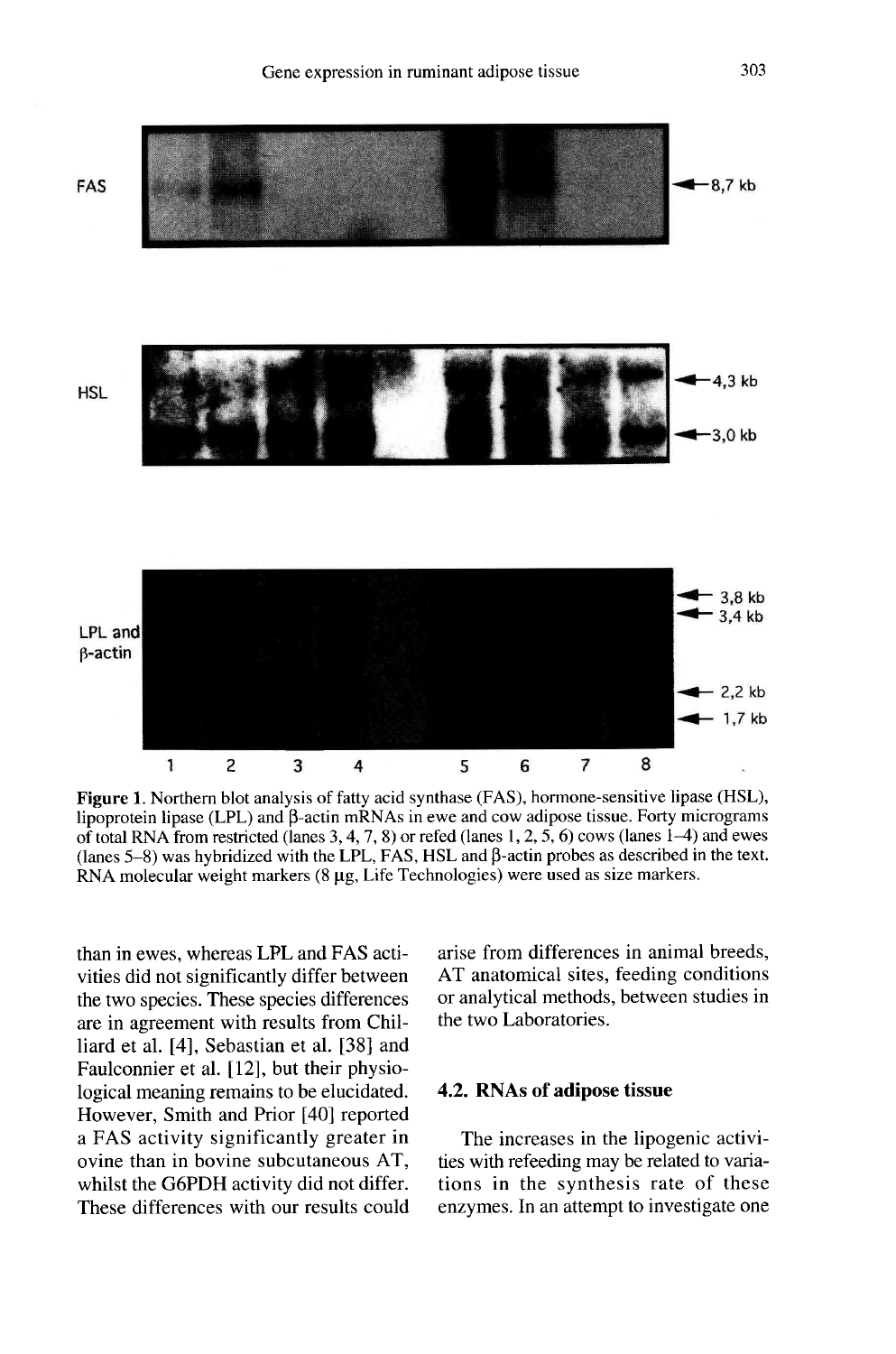of the early events involved in the synthesis of LPL and FAS, and the lipolytic enzyme, HSL, we estimated variations in the level of their specific mRNAs.

We extracted total RNA using a modified version of the method of Chomczynski and Sacchi [6]. The RNA yield were similar to the values of  $25-127$  ug RNA extracted by Cameron et al. [1] from  $10<sup>6</sup>$  subcutaneous adipocytes of ad libitum-fed growing steers. These authors used another modification (lipids were removed by two washes with chloroform) of the method of Chomczynski and Sacchi. In our study, the level of RNA recovered was higher in the AT of refed than underfed animals, suggesting that the overall cellular metabolic activity is higher in the refed state.

Northern blot analysis allowed us to identify three LPL mRNAs (1.7, 3.4 and 3.8 kb) in cow and ewe AT. The existence of three transcripts of different sizes is in agreement with data and size ranges from Kirchgessner et al. [21] and Senda et al. [39] in cow mammary gland and Ladu et al. [23] and Graulet et al. [15] in bovine muscles. The different sizes of the three LPL transcripts could be due to a random choice of polyadenylation signals as suggested for AT LPL in mice [21] and humans [45]. In agreement with this hypothesis, two polyadenylation signals have been described for the partial sequence of cow mammary gland LPL cDNA [39]. Moreover, sequencing the entire 3' untranslated region of the ovine LPL CDNA, allowed us to identify three polyadenylation signals (M. Bonnet et al., unpublished results). As in the cow mammary gland [39] and human AT [33], the transcript of intermediate size was predominant in our study, suggesting that the second polyadenylation site is preferentially used in the AT of refed ruminants.

A single FAS mRNA of about 8.7 kb was detected in ewe and cow AT. These first data obtained in ruminant species are

in agreement with results from Paulauski and Sul [31] in mouse liver and Milder and Clarke [29] in pig AT. In contrast, two mRNAs of approximately 8.5 and 9.2 kb were described in rat AT [13, 14], mammary gland [37] and liver [26, 46]. In pig, Milder and Clarke [29] described a mutated non-functional polyadenylation signal that might explain the alternative presence of the two FAS transcripts depending on species.

A single HSL mRNA was identified in cow AT and two in ewe AT. Although no published data are available in ruminant species, a HSL mRNA of about 3 kb has been described in the rat [17], human [24] and pig [28] AT. Interestingly, unlike the rat testis, where a single HSL mRNA of 3.9 kb is expressed [17], two different HSL mRNAs of 3.3 and 3.9 kb were found at approximately equal levels in human testis [42]. The larger HSL mRNA arises from the addition of a testis-specific coding exon, which is located 16 kb upstream from the exons encoding adipocyte HSL. As in human testis, the two HSL mRNAs of different sizes in ewe AT might be due to the alternative use of transcription initiation signals. Nevertheless, the occurrence of two transcripts in ewe AT could also be due to the use of alternative polyadenylation signals, or alternative splicing.

The increase in the  $\beta$ -actin mRNA level with refeeding could be related to the increase in total RNA, suggesting a general anabolic pattern in the fed state. This general trend, however, does not seem to be sufficient to account for the strong stimulatory effects on LPL and FAS mRNAs, suggesting a specific effect of refeeding on these mRNAs.

Refeeding sharply increased, indeed, the level of LPL and FAS mRNAs in AT of ewes and cows. Although FAS mRNA amounts varied between refed animals, these individual variations were lower than variations induced by nutritional treatment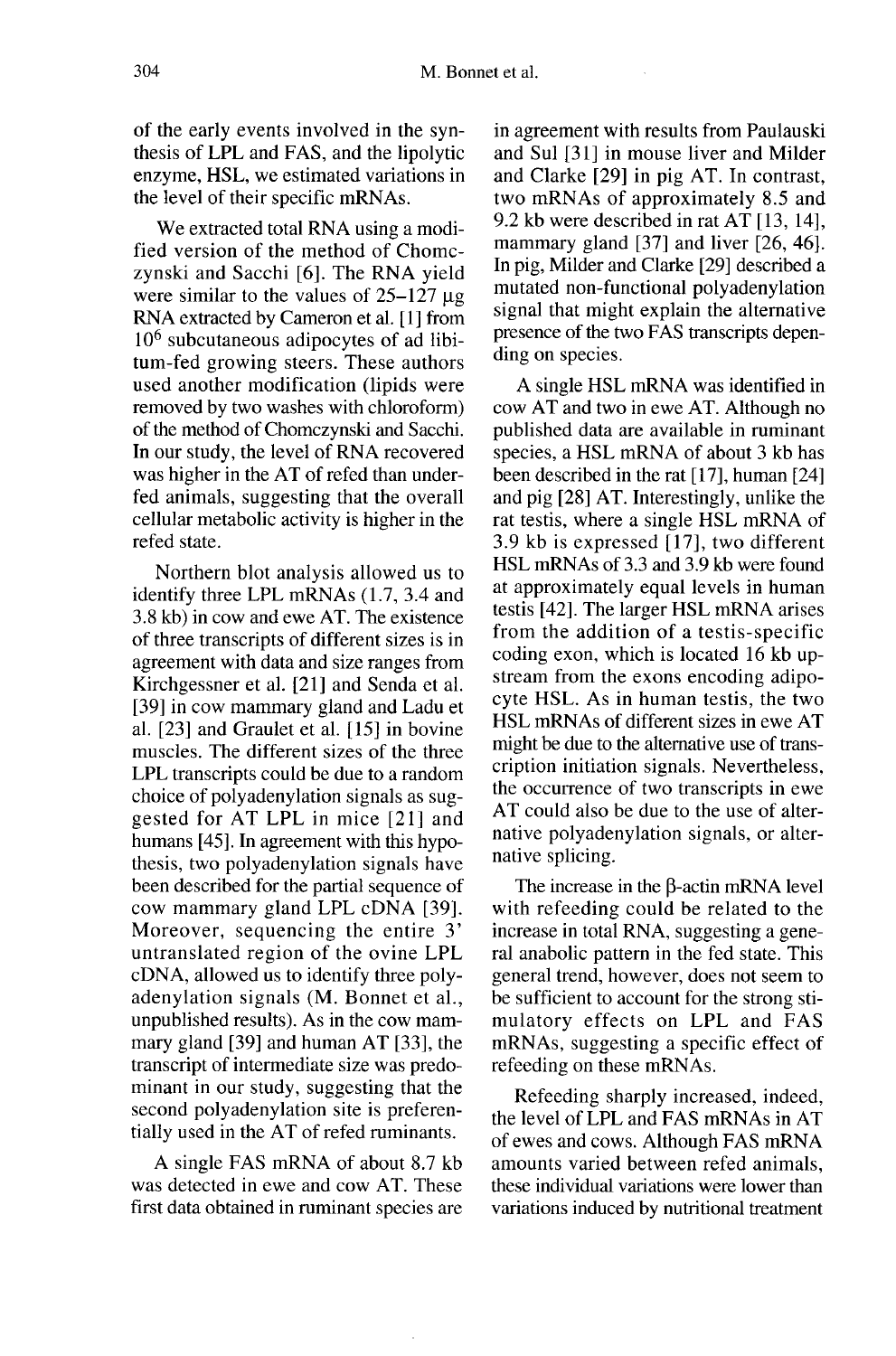(*figure 1*). This response to refeeding of LPL transcripts in ruminant AT is in agreement with the results of Enerbäck et al. [10], Cooper et al. [7] and Ladu et al. [9] who reported increases in LPL mRNAs in refed guinea pig, chicken and rat AT, respectively. However, Doolittle et al. [22] reported that the 50 % decrease in AT LPL activity caused by an overnight fast was mediated primarily by alterations in posttranscriptional events involved in enzyme processing. LPL regulatory responses to this short-term food deprivation seem to be different from the pre-translational regulatory mechanisms involved during prolonged fasting. No published data are available concerning the response of FAS mRNA to refeeding in the AT of laboratory or farm animals. Nevertheless, an increase in FAS mRNA level was observed in the liver of refed rats [20] and mice [31]. It is important to note that the increase in LPL and FAS mRNA levels could be due to an increased transcription rate or to an increase in the half-life of the corresponding mRNAs. Further studies are needed to answer this question.

The 3-fold increase in the HSL mRNA level (normalized to  $\beta$ -actin mRNA) in restricted versus refed cows, is consistent with the results from Sztalryd and Kraemer [43] and Liu et al. [28] who observed a 2-fold increase in the AT of 3- to 5-dayfasted rats and 2-day-fasted pigs, respectively. The absence of significant variation in HSL mRNA amount in ewe AT contrasts with these results. However, the result we obtained in cow AT must be confirmed in a larger number of animals to ensure that the variation in the HSL gene expression clearly results from the nutritional treatment and not from individual variations or from variations in the amount of total RNA used for the northern blot study. It is interesting to note that significant changes in rat HSL expression require extreme periods (3-5 days) of fasting [43] suggesting that the short-term regulation of HSL activity occurs primarily via post-translational mechanisms [25]. Ruminant species require several days to achieve the fasting state in contrast to non-ruminant species which only require several hours. Thus, the length of our semi-starvation treatment was probably not sufficient to induce an unquestionable pretranslational regulation of HSL gene expression. This low response of HSL mRNA amount with restriction could be related to the inconsistency of the effects of fasting or underfeeding on in vitro basal and/or cathecolamine-stimulated lipolysis in ruminant AT [5, 41]. Further experiments are needed to identify which mechanism (pre- versus post-translational) predominates in the regulation of HSL gene expression depending on the length of fasting and/or refeeding.

In conclusion, this study provides new data on the mRNAs encoding LPL, FAS and HSL in ruminant AT. The size of the different transcripts has been estimated. The response to refeeding was studied using a nutritional protocol causing a large response in the activities of lipogenic enzymes, and a strong increase in LPL and FAS mRNAs, suggesting a regulation of these enzyme activities by pretranslational mechanisms during refeeding. In addition, the absence (ewes) or the slight decrease (cows) of the HSL mRNA level suggests that the regulatory mechanisms controlling lipolytic and lipogenic capacities are quite different.

#### ACKNOWLEDGEMENTS

We thank F. Le Provost for kindly providing us with the FAS cDNA probe, and C. Vaury for advice and help in northern blot analysis, as well as A. Ollier, J.P. Pezant and their team for managing the animals, and G. Cuylle and his team for slaughtering the animals. This work was financially supported by an Inra grant from the Action Incitative Programmée (AIP): 'Lipogenèse chez les espèces d'intérêt zootechnique' (Lipogenesis in farm animals).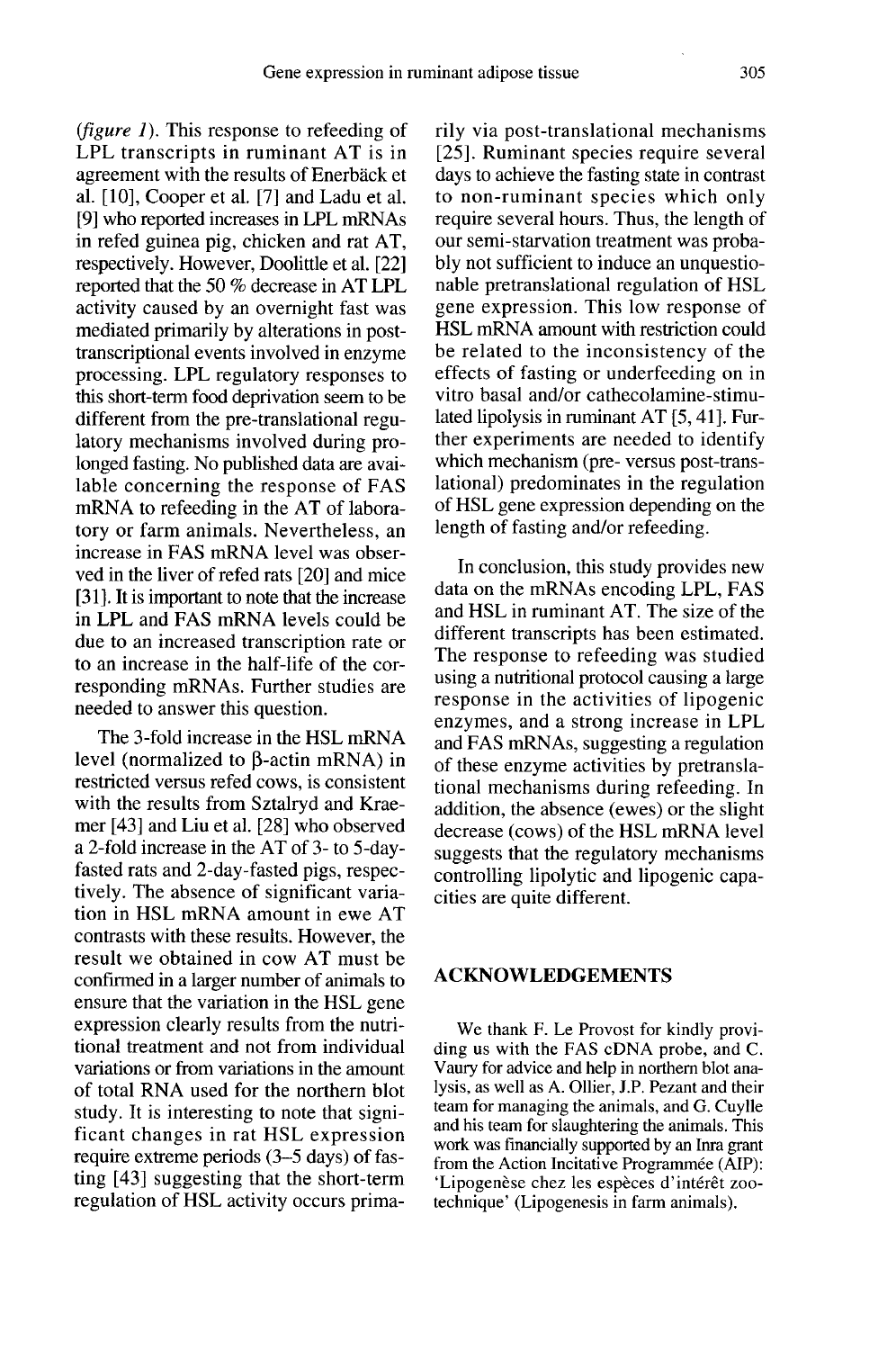#### REFERENCES

- [1] Cameron P.J., Rogers M., Omans J., May S.G.,<br>Lunt D.K., Smith S.B., Stearoyl coenzyme A desaturase enzyme activity and mRNA levels are not different in subcutaneous adipose tissue from Angus and American Wagu Steers, J. Anim. Sci. 72(1994) 2624-2628.
- [2] Chilliard Y., Faulconnier Y., Insulin and (or) dexamethasone regulation of glucose and acetate utilization in ovine and bovine adipose tissue incubated for seven days, J. Anim. Sci. 73(1995)2063-2070.
- [3] Chilliard Y., Sauvant D., Morand-Fehr P., Goat mammary, adipose and milk lipoprotein lipases, Ann. Rech. Vet. 10 (1979) 401-403.
- [4] Chilliard Y., Gagliostro G., Fléchet J., Lefaivre R., Sebastian I., Duodenal rapeseed oil infusion in early and midlactation cows. 5. Milk fatty acid and adipose tissue lipogenic activities, J. Dairy Sci. 74 (1991) 1844-1854.
- [5] Chilliard Y., Doreau M., Bocquier F., Lobley G.E., Digestive and metabolic adaptations of ruminants to variations in food supply, in:<br>Journet M., Grenet E., Farce M.H., Thériez Chilliard Y., Doreau M., Bocquier F., Lobley<br>G.E., Digestive and metabolic adaptations of<br>ruminants to variations in food supply, in:<br>Journet M., Grenet E., Farce M.H., Thériez<br>M. Demarquilly C. (Eds.), Recent Develop-M., Demarquilly C. (Eds.), Recent Develop ments in Nutrition of Herbivores, Proceedings of the IVth International Symposium on the Nutrition of Herbivores, Inra Editions, Paris, 1995, pp. 329-360.
- [6] Chomczynski P., Sacchi N., Single-step method of RNA isolation by acid guanidium thiocyanate-phenol-chloroform extraction, Anal. Biochem. 162 (1987) 156-159.
- [7] Cooper D.A., Stein J.C., Strieleman P.J., Ben-<br>sadoun A., Avian adipose lipoprotein lipase: cDNA sequence and reciprocal regulation of mRNA levels in adipose tissue and heart, Biochim. Biophys. Acta 1008 (1989) 92-101.
- [8] DiMarco N.M., Beitz D.C., Whitehurst G.B., Effect of fasting on free fatty acid, glycerol and cholesterol concentrations in blood plasma and lipoprotein lipase activity in adipose tissue of cattle, J. Anim. Sci. 52 (1981) 75-82.
- [9] Doolittle M.H., Ben-Zeev 0., Elovson J., Martin D., Kirchgessner T.G., The response of lipoprotein lipase to feeding and fasting, J. Biol. Chem. 265 (1990) 4570-4577.
- [10] Enerbäck S., Semb H., Tavernier J., Bjursell G., Olivecrona T., Tissue specific regulation of guinea pig lipoprotein lipase; effect of nutritionnal state and tumor necrosis factor on mRNA levels in adipose tissue, heart and liver, Gene 64 (1988) 97-106.
- [11] Faulconnier Y., Thévenet M., Fléchet J., Chilliard Y., Lipoprotein lipase and metabolic activities in incubated bovine adipose tissue explants: Effects of insulin, dexamethasone, and fetal bovine serum, J. Anim. Sci. 72 ( 1994) 184-191.
- [12] Faulconnier Y., Guillon L., Chilliard Y., Lipoprotein lipase and Glucose-6-phosphate dehydrogenase activities in bovine and ovine adipose tissue incubated for 7 days: Effects of insulin and/or dexamethasone, Comp. Biochem. Physiol. 113 B (1996) 421-426.
- [13] Foufelle F., Gouhot B., Perdereau D., Girard J., Ferre P., Regulation of lipogenic enzyme and phosphoenolpyruvate carboxykinase gene expression in cultured white adipose tissue. Glucose and insulin effects are antagonized by cAMP, Eur. J. Biochem. 223 (1994) 893-900.
- [14] Guichard C., Dugail I., Le Liepvre X., Lavau M., Genetic regulation of fatty acid synthase expression in adipose tissue: overtranscription of the gene in genetically obese rat, J. Lipid. Res. 33 (1992) 679-687.
- [15] Graulet B., Hocquette J.F., Bauchart D., Lipoprotein lipase activity and gene expression in heart and skeletal muscles in the prerumi nant calf, Proc. Nutr. Soc. 55 (1996) 18A.
- [16] Hocquette J.F., Graulet B., Castiglia-Dela- vaud C., Bomes F., Lepetit N., Ferre P., Insulin-sensitive glucose transporter transcript levels in calf muscles assessed with a bovine GLUT 4 cDNA fragment, Int. J. Biochem. Cell. Biol. 28 (1996) 795-806.
- [17] Holm C., Kirchgessner T.D., Svenson K.L., Fredrikson G., Nilson S., Miller C.G., Shively J.E., Heinzmann C., Sparkes R.S., Mohandas T., Lusis A.J., Belfrage P., Schotz M.C., Hormone-sensitive lipase: sequence and chromosomal localisation to 19 centql3.3, Science 241 (1988) 1503-1506.
- [18] Ingle D.L., Bauman D.E., Mellenberger R.W., Johnson D.E., Lipogenesis in the ruminant: effect of fasting and refeeding on fatty acid synthesis and enzymatic activity of sheep adipose tissue, J. Nutr. 103 (1973) 1479-1488.
- [19] Institut national de la recherche agronomique (Inra), Recommended allowances and feed tables, in: Jarrige R. (Ed.), Ruminant Nutrition, John Libbey Eurotext, Montrouge, 1989.
- [20] Katsurada A., Iritani N., Fukuda H., Matsumura Y., Nishimoto N, Noguchi T., Tanaka T., Effects of nutrients and hormones on transcriptional and post-transcriptional regulation of fatty acid synthase in rat liver, Eur. J. Biochem. 190 (1990) 427-433.
- [21] ]Kirchgessner T.G., Svenson K.L., Lusis A.J., Schotz M.C., The sequence of CDNA encoding lipoprotein lipase, J. Biol. Chem. 262 (1987) 8463-8466.